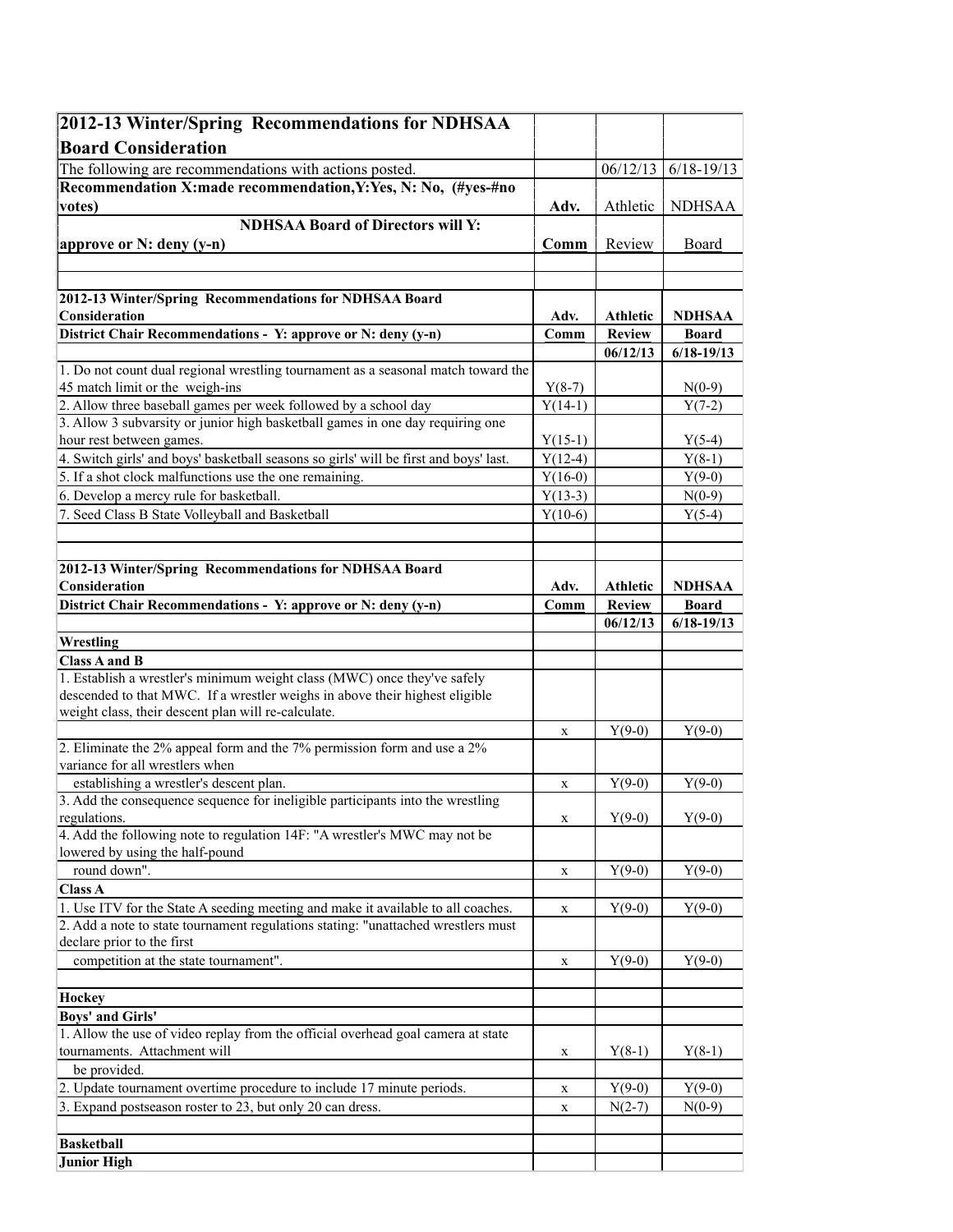| 1. Maximum of 15 games shall be played by a junior high team regardless of            |              |          |          |
|---------------------------------------------------------------------------------------|--------------|----------|----------|
| enrollment.                                                                           | X            | $Y(9-0)$ | $Y(9-0)$ |
| 2. Junior high individuals shall play no more than 6 quarters (Class B) or 3 halves   |              |          |          |
| (Class A) in any one day.                                                             | X            | $Y(9-0)$ | $Y(9-0)$ |
| 3. Eliminate the regulation prohibiting junior high teams from playing no more        |              |          |          |
| than two                                                                              |              |          |          |
| games per week on nights followed by school days.                                     | X            | $Y(9-0)$ | $Y(7-2)$ |
| 4. Eliminate the regulation stating "no overnight trips for junior high teams".       | $\mathbf X$  | $Y(7-2)$ | $Y(9-0)$ |
| 5. Eliminate the regulation that recommends that travel for junior high teams be      |              |          |          |
| confined to a 60 mile radius                                                          |              | $Y(9-0)$ | $Y(9-0)$ |
| 6. Eliminate the language stating that when a 7th or 8th grader competes on a high    | X            |          |          |
|                                                                                       |              |          |          |
| school team that they are no                                                          |              |          |          |
| longer eligible for junior high.                                                      | $\mathbf{x}$ | $Y(9-0)$ | $Y(9-0)$ |
|                                                                                       |              |          |          |
| <b>Class A and B</b>                                                                  |              |          |          |
| Eliminate the regulation prohibiting teams from playing no more than two<br>1.        |              |          |          |
| games per week on nights                                                              |              |          |          |
| followed by school days.                                                              | X            | $Y(9-0)$ | $Y(9-0)$ |
| Allow home teams to wear dark uniforms and road teams to wear white<br>2.             |              |          |          |
| uniforms with prior mutual                                                            |              |          |          |
| agreement of the teams.                                                               | X            | $Y(9-0)$ | $Y(7-2)$ |
| Allow 30-minutes pre-tournament shootarounds on the Thursday of the state<br> 3.      |              |          |          |
| tournament.                                                                           | X            | $N(3-6)$ | $N(0-9)$ |
|                                                                                       |              |          |          |
| Class A                                                                               |              |          |          |
| 1. Increase the number of regular season allowable games from 19 to 21. (Begins       |              |          |          |
| in 2014-15)                                                                           | X            | $Y(9-0)$ | $Y(8-1)$ |
|                                                                                       |              |          |          |
| <b>Class B</b>                                                                        |              |          |          |
| 1. Switch the girls' and boys' basketball seasons with girls' beginning first. Begins |              |          |          |
| in $2014-15$ )                                                                        |              | $Y(9-0)$ | $Y(8-1)$ |
| 2. Seed the State B state tournaments.                                                | X            |          |          |
|                                                                                       | X            | $Y(8-1)$ | $Y(5-4)$ |
| <b>Gymnastics Recommendations</b>                                                     |              |          |          |
| 1. Eliminate 1b. from the Individual Qualification in the regulations (injury         |              |          |          |
| petition for seniors)                                                                 | X            | $Y(9-0)$ | $Y(9-0)$ |
| 2. Make rules clinics online every year.                                              | $\mathbf X$  | $Y(9-0)$ | $Y(9-0)$ |
|                                                                                       |              |          |          |
| <b>Golf Recommendations</b>                                                           |              |          |          |
| <b>Class A</b>                                                                        |              |          |          |
| 1. Allow range finders and GPS for all regular season and tournament play with        |              |          |          |
| the following stipulations:                                                           | X            | $Y(8-1)$ | $Y(7-2)$ |
| a. In each pairing if any player uses a range finder/GPS device then all players      |              |          |          |
| in the pairing will have access                                                       |              |          |          |
| to the device.                                                                        |              |          |          |
| b. Any player using a device but does not allow other members of the pairing to       |              |          |          |
| utilize it when asked will be                                                         |              |          |          |
| disqualified for a serious breach of etiquette (USGA Rule 33-7) by the                |              |          |          |
| tournament committee.                                                                 |              |          |          |
| c. GPS devices on cell phones are not permitted. Use of GPS devices on cell           |              |          |          |
| phones will result in                                                                 |              |          |          |
| disqualification.                                                                     |              |          |          |
| d. Range finders that calculate slope in addition to yardage are not permitted.       |              |          |          |
|                                                                                       |              |          |          |
| Use of range finders that                                                             |              |          |          |
| calculate slope will result in disqualification of any player that utilized the       |              |          |          |
| device.                                                                               |              |          |          |
| 2. Change the individual qualifying mark at region meets to golfers scoring 7 or      |              |          |          |
| less over par and golfers                                                             |              |          |          |
| scoring 7 or less over the medalist.                                                  | $\mathbf X$  | $Y(9-0)$ | $Y(9-0)$ |
| 3. Allow a maximum of eight golfers from each school to participate during the        |              |          |          |
| region's designated                                                                   |              |          |          |
| individual qualifier meet.                                                            | X            | $Y(9-0)$ | $Y(9-0)$ |